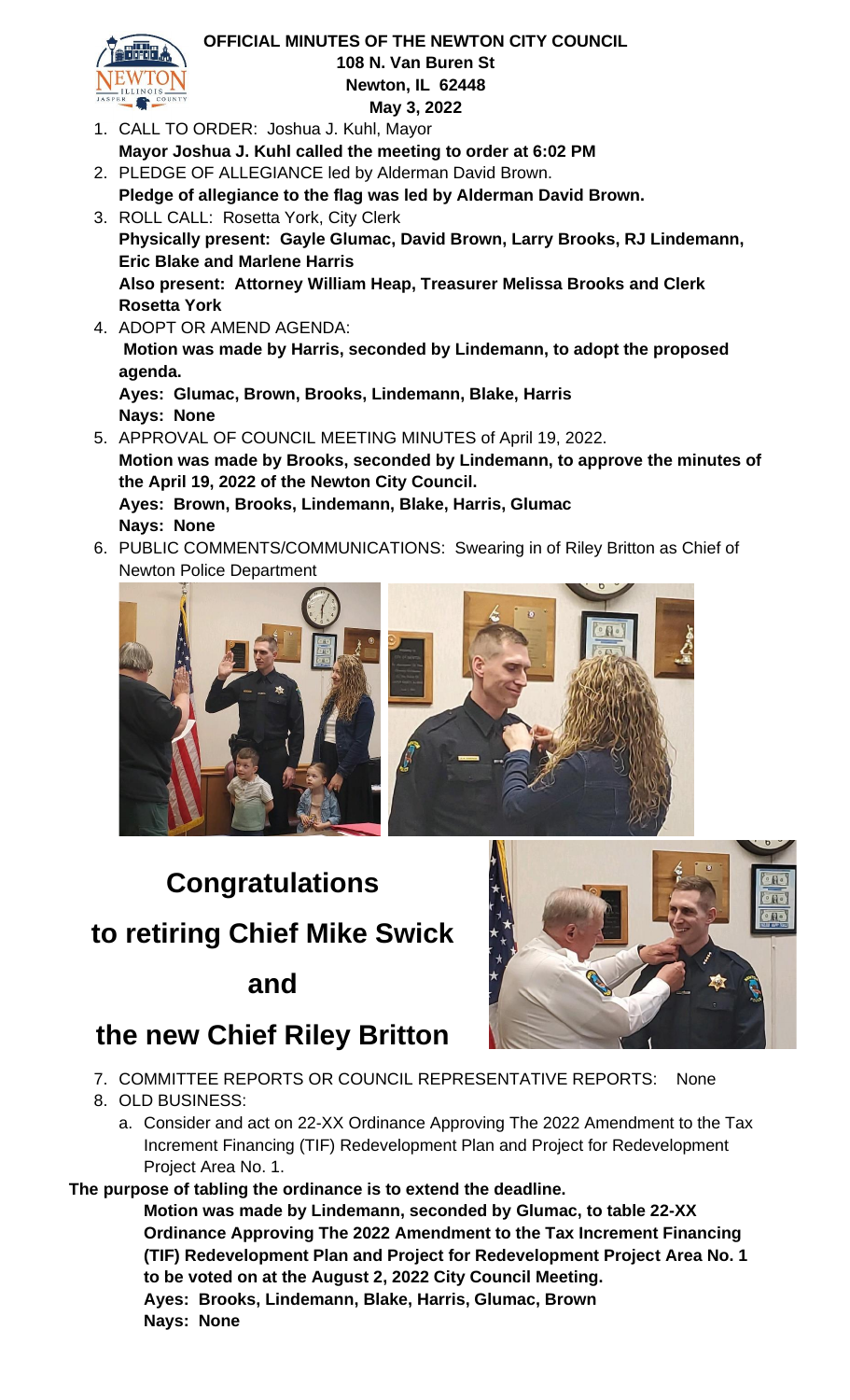

#### **OFFICIAL MINUTES OF THE NEWTON CITY COUNCIL 108 N. Van Buren St Newton, IL 62448 May 3, 2022**

b. Consider and act on 22-08 Ordinance to add to Schedule G, a No Parking Zone of Article VI Section 24-6-3 (C).

**Motion was made by Brown, seconded by Harris, to pass 22-08 Ordinance to add to Schedule G, a No Parking Zone of Article VI Section 24-6-3 (C). Ayes: Lindemann, Blake, Harris, Glumac, Brown, Brooks Nays: None**

- c. Consider and act on 22-09 Ordinance to Establishment of New Net Metering Policy. **Motion was made by Glumac, seconded by Lindemann, to pass 22-09 Ordinance to Establishment of New Net Metering Policy. Ayes: Blake, Harris, Glumac, Brown, Brooks, Lindemann Nays: None**
- 9. NEW BUSINESS:
	- a. Consider and act on authorizing a software upgrade with the purchase agreement with Civic Systems, LLC for utility billing and collections for a one-time fee of \$3,750.00 and annual support increase of \$520.00.

**Motion was made by Brooks, seconded by Harris, to authorize authorizing a software upgrade with the purchase agreement with Civic Systems, LLC for utility billing and collections for a one-time fee of \$3,750.00 and annual support increase of \$520.00.**

**Ayes: Harris, Glumac, Brown, Brooks, Lindemann, Blake Nays: None**

b. Consider and act on authorizing the fence for American Legion James Harris Benefit outdoor event to serve liquor.

**Motion was made by Harris, seconded by Lindemann, to authorize authorizing the fence for American Legion James Harris Benefit outdoor event to serve liquor.**

**Ayes: Glumac, Brown, Brooks, Lindemann, Blake, Harris Nays: None**

#### 10.STATEMENTS:

Council Members:

**Glumac:** Consensus was given for the Strong Boy and Girl Run Special Event. The Council will vote on it May 17<sup>th</sup>.

Congratulations to New Chief Riley Britton and Retiring Chief Mike Swick. **Brown:** Congratulations to New Chief Riley Britton and Old Chief Mike Swick. We need help at the park.

**Brooks:** Congratulations to New Chief Riley Britton and Retiring Chief Mike Swick. He had received concerns about semi braking excessive, called "Jake Braking."

**Lindemann:** Congratulations to New Chief Riley Britton and Retiring Chief Mike Swick.

"The council as a whole has decided to be more generous with our TIF funds. There have been some questions in the community as to whether or not that is allowed for us to do. Precedent from the past suggests that the limit for TIF facade grants is \$2,500. That is not the case. While that is what the city has been doing, traditionally, it is not required by either the TIF Act or the ordinances in the city. In December, when we were started talking about this, Melissa emailed Mike Weber, who is our TIF lawyer, and basically asked if we were allowed to grant more than \$2500. Weber gave these responses: Alderman Lindemann read this email.

**From:** Mike Weber **Sent:** Wednesday, December 1, 2021 5:30 PM **To:** citytreasurer1 **Subject:** RE: City of Newton's TIF

Melissa,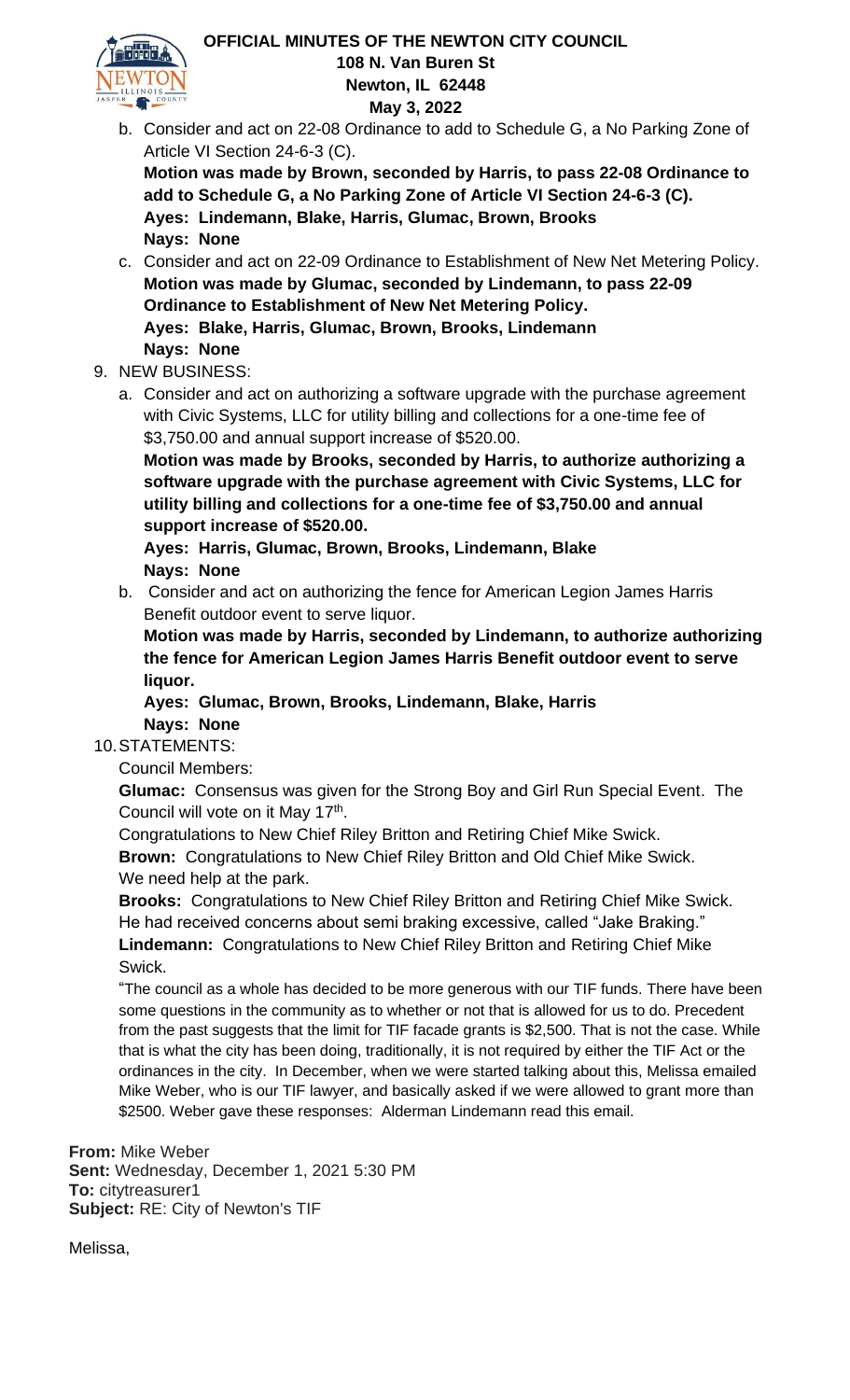

#### **OFFICIAL MINUTES OF THE NEWTON CITY COUNCIL 108 N. Van Buren St Newton, IL 62448**

Historically and for the most part, the TIF incentive agreements have been the smaller building improvements (typically facades) with the \$2,500 limit. I recall that there may have been some agreements with larger amount, albeit still small (say \$5,000).

With larger projects, such as Villas of Hollybrook and the Cobblestone hotel, the City enlisted our assistance to craft the deal and prepare the TIF agreement. I'm not certain but I think the Mayor and Council may have set up a TIF committee to advise on requests for TIF incentives. This committee may have included representation from Jasper County Development, Inc.

There are no specific guidelines in the TIF Act in determining the "amount" of a TIF incentive deal. The TIF Act has limitations on what costs are TIF eligible. It's ultimately up to the Mayor and Council and to some degree, it's a judgement call. As a general rule, the amount of TIF leveraging private investment is important. In other words, the more private investment leveraged for every dollar of TIF incentive, the better. I suggest that you review the files of the various TIF projects. There may be some information in such files that indicate the process of determining the TIF deal. For example, the Newton Medical Complex deal is a "pay-as-yougo" deal with a cap of \$333,000 that is payable solely from future tax increment generated by the Medical Complex property. I would be curious if there is information on the estimated amount of private investment in the project and any documentation on an application and review of such application.

If the City would like, it could adopt more specific TIF incentive guidelines. We have assisted many cities in developing incentive guidelines. Adam recently assisted the City of Wood River in developing such guidelines and policies. Let us know if this is something that the Mayor and Council (and you) would find useful.

Regards,

Mike Weber, Director **PGAVPLANNERSLLC**

**Blake:** No Comments

**Harris:** Congratulations to New Chief Riley Britton and Retiring Chief Mike Swick. Ochs Ave. is closed tomorrow.

**City Attorney:** Congratulations to New Chief Riley Britton and Retiring Chief Mike Swick.

**City Treasurer:** Congratulations to New Chief Riley Britton and Retiring Chief Mike Swick.

**City Clerk:** 2 Water POs #6530, #6529, 1 Park PO and 1 Electric PO # 0004-30

**Motion was made by Brooks, seconded by Harris, to authorize Water Department purchase order # 6530 for \$35,000.00 to Hacker Well & Pump and purchase order # 6529 for \$6,080.00 to iWater, Inc.**

**Ayes: Brown, Brooks, Lindemann, Blake, Harris, Glumac Nays: None**

**Motion was made by Brown, seconded by Glumac, to authorize Park Department purchase order for \$5,600.00 for Courts and Cracks. Ayes: Brooks, Lindemann, Blake, Harris, Glumac, Brown Nays: None**

**Motion was made by Glumac, seconded by Lindemann, to authorize Electric Department purchase order #0004-30 for \$4,335.00 for INVIZIONS, Inc. Ayes: Lindemann, Blake, Harris, Glumac, Brown, Brooks Nays: None**